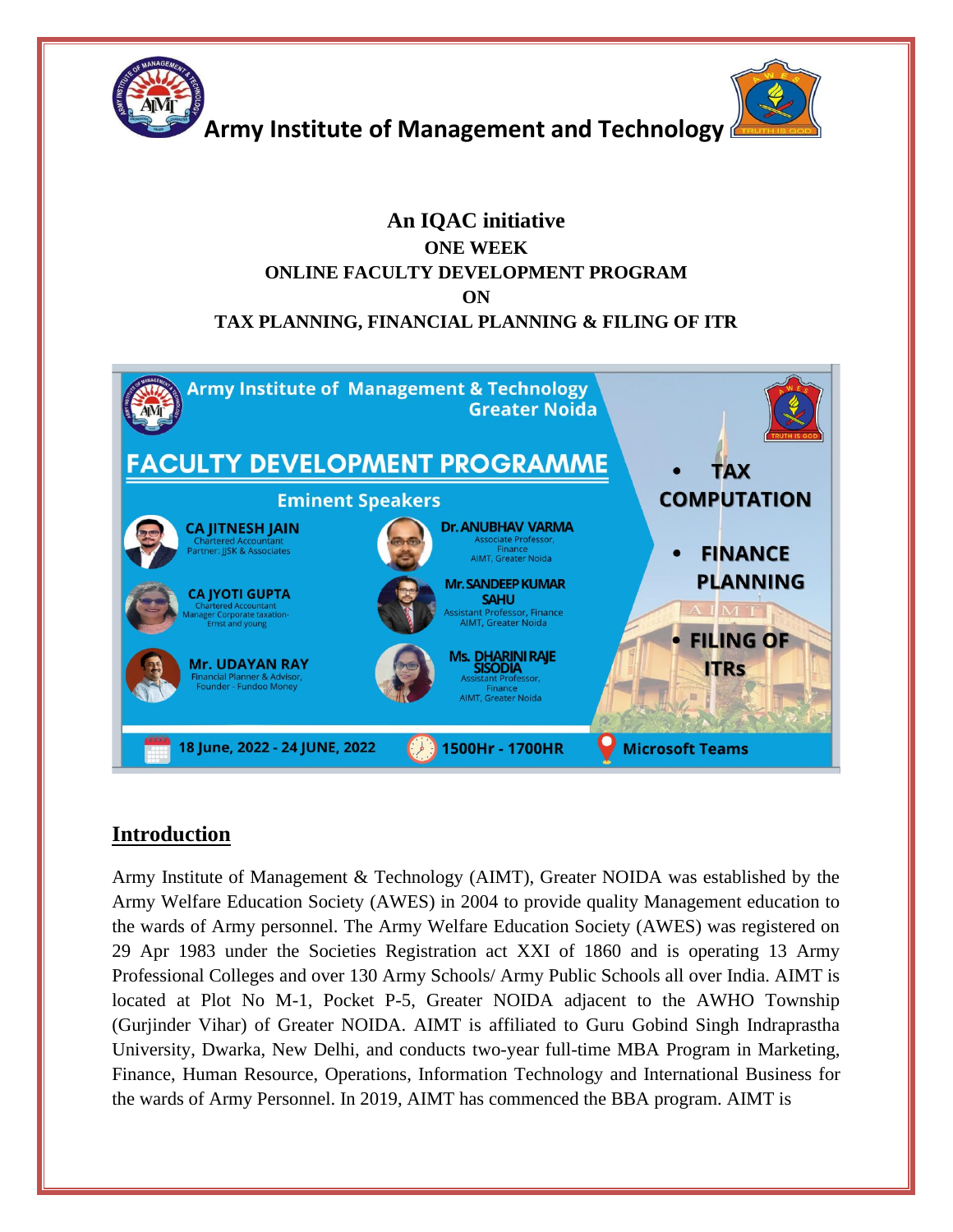

# **Army Institute of Management and Technology**



recognized by the All India Council of Technical Education (AICTE). The sprawling campus of AIMT is spread over 15.34 acres and has been designed to create a stimulating educational environment. It provides separate and self-contained spaces for Academic and Administrative Blocks, Sports Complex and Residential Areas with wide open aesthetically landscaped green spaces promoting an ambience conducive to learning and self-development towards achievement of the full potential by each resident of the Campus.

# **About the Program**

The proposed Faculty Development Programme is offered by the AIMT to the professionals of all streams Medical, Engineering, Law, including Commerce & Management who wish to acquire the knowledge in the domain of taxation and investment planning.

The programme is equipped with the necessary and basic knowledge of direct tax to understand the taxation system, chargeability, source of income, tax obligations and compliance, filing of returns, accounts maintenance, systems of accounting, cash management, business transactions, tax system, tax management, financial management etc.

## **Program Objectives**

- Expose the tax environment in India,
- Learn Tax Computation methods,
- Identify Sources of Income disclosures,
- Investment opportunities & awareness,
- Computation of Total Income,
- Computation of Tax liability,
- Learn Filing of Income Tax Return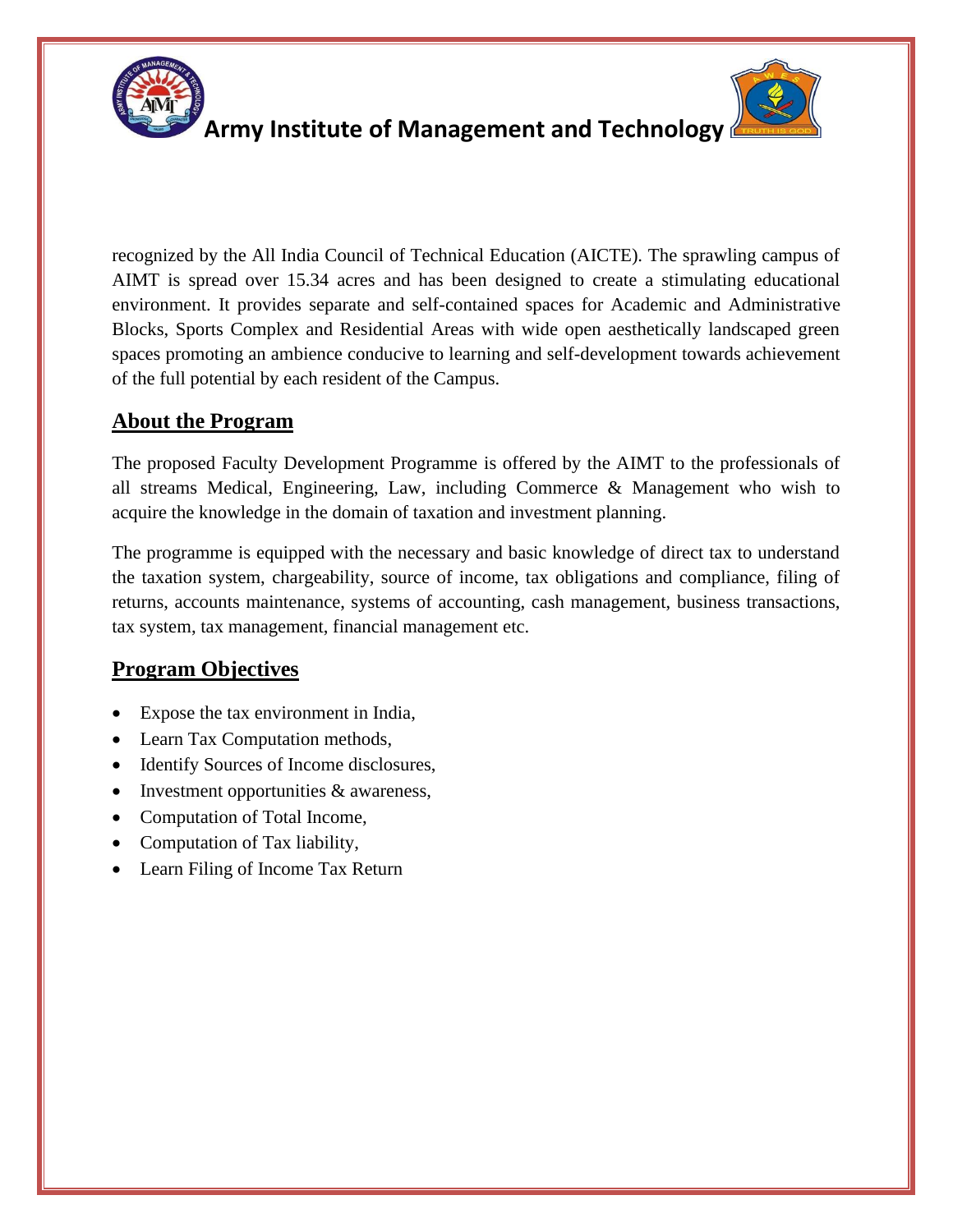



**Army Institute of Management and Technology** 

# **Topics to be covered**

| Day                                           | <b>Time</b>   | <b>Topics</b>                                                                                                                        | <b>Resource Person</b>        |
|-----------------------------------------------|---------------|--------------------------------------------------------------------------------------------------------------------------------------|-------------------------------|
| Day 1<br>18 <sup>th</sup><br>June 2022        | 3:00PM-5:00PM | <b>Inaugural Session</b><br>Residential status & Sources of<br>income (Salaried, Professional,<br>Shares, Interest, Retail business) | Prof. Sandeep Kumar<br>Sahu   |
|                                               |               | <b>Salary Structure</b>                                                                                                              | Prof. Dharini Raje<br>Sisodia |
| Day 2<br>20 <sup>th</sup><br>June 2022        | 3:00PM-5:00PM | Allowances & Perquisites<br>Rebate, Relief & Deductions                                                                              | CA Jitnesh Jain               |
| Day 3<br>21 <sup>st</sup><br>June 2022        | 3:00PM-5:00PM | Comparative Analysis of New Tax<br>Regime vs Old Tax Regime                                                                          | CA Jyoti Gupta                |
| Day 4<br>22 <sup>nd</sup><br>June 2022        | 3:00PM-5:00PM | Filing of Income Tax Return in new<br>portal                                                                                         | Prof. Sandeep Kr.<br>Sahu     |
| Day 5<br>23 <sup>rd</sup><br>June 2022        | 3:00PM-5:00PM | Financial Planning for Individuals                                                                                                   | Dr. Anubhav Varma             |
| Day 5<br>24 <sup>th</sup><br><b>June 2022</b> | 3:00PM-5:00PM | <b>Investment Planning</b><br>Contemporary vs Non-Contemporary<br><b>Investment Alternatives</b><br><b>Valedictory Session</b>       | Mr. Udayan Ray                |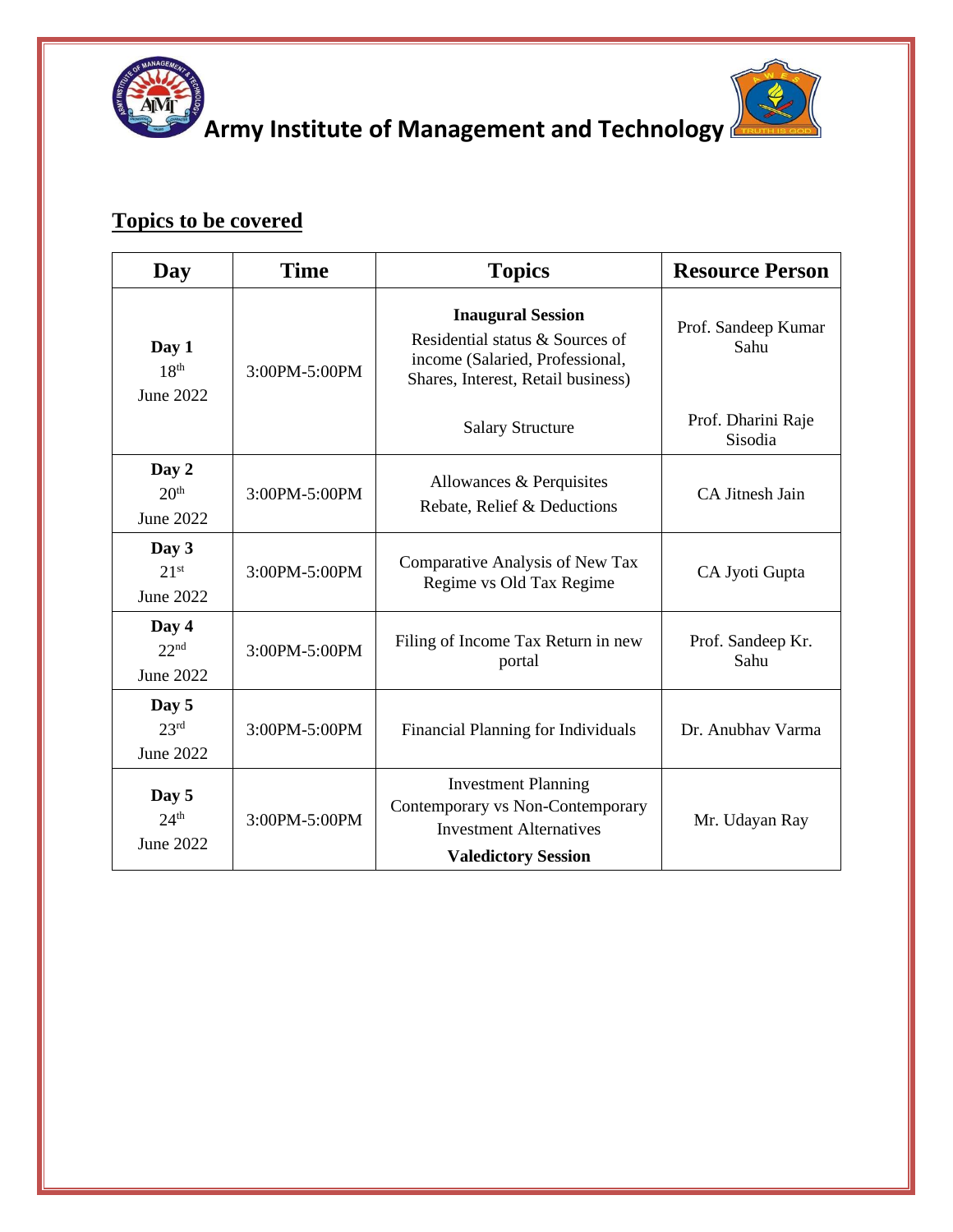

### **RESOURCE PERSON OF THE FDP:**

**CA JITNESH JAIN**, (Chartered Accountant) Partner: JJSK & Associates

**CA JYOTI GUPTA**, (Chartered Accountant) Manager Corporate taxation- Ernst and young





**Mr. UDAYAN RAY** Financial Planner & Advisor, Founder - Fundoo Money

**Dr. ANUBHAV VARMA** Associate Professor (Finance) AIMT, Greater Noida

**Mr. SANDEEP KUMAR SAHU** Assistant Professor (Finance) AIMT, Greater Noida

**Prof. DHARINI RAJE SISODIA** Assistant Professor (Finance) AIMT, Greater Noida